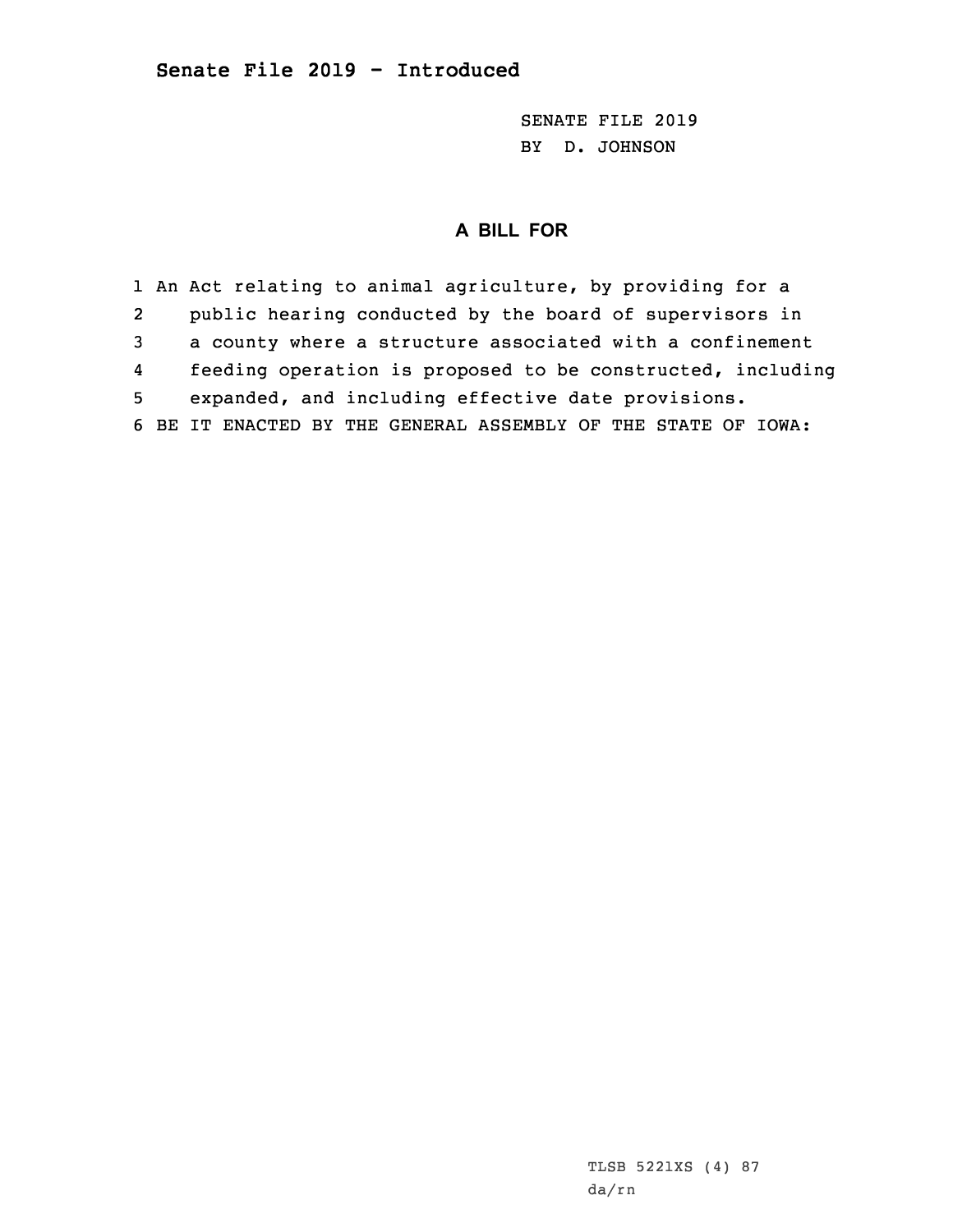1 Section 1. Section 459.303, subsection 2, Code 2018, is 2 amended to read as follows:

3 2. *a.* The department shall issue <sup>a</sup> construction permit upon 4 approval of an application.

 *b.* The department shall approve the application if the application is submitted to the county board of supervisors in the county where the proposed confinement feeding operation structure is to be located as required pursuant to section 459.304, and the application meets the requirements of this 10 chapter.

11 *c.* The application must include the name of at least one project manager actively involved in making all major decisions regarding the siting and construction of each confinement feeding operation structure described in the application. If <sup>a</sup> county board of supervisors conducts <sup>a</sup> public hearing concerning the application, the department shall not approve the application if the board submits credible evidence that <sup>a</sup> project manager did not attend or participate in the public hearing as required in section 459.304. <sup>A</sup> rebuttable

20 presumption exists that <sup>a</sup> qualified project manager attended 21 and participated at the public hearing.

22 *d.* If <sup>a</sup> county submits an approved recommendation pursuant to <sup>a</sup> construction evaluation resolution filed with the department, the application must also achieve <sup>a</sup> satisfactory rating produced by the master matrix used by the board or department under section [459.304](https://www.legis.iowa.gov/docs/code/2018/459.304.pdf). The department shall approve the application regardless of whether the applicant is required to be issued <sup>a</sup> construction permit.

29 Sec. 2. Section 459.304, subsection 2, paragraph b, Code 30 2018, is amended to read as follows:

31 *b.* (1) The board may hold <sup>a</sup> public hearing to receive 32 public comments regarding the application.

33 (2) If <sup>a</sup> public hearing is held, the board may require the 34 applicant to select <sup>a</sup> project manager named in the application 35 pursuant to section 459.303 to attend and participate in the

-1-

LSB 5221XS (4) 87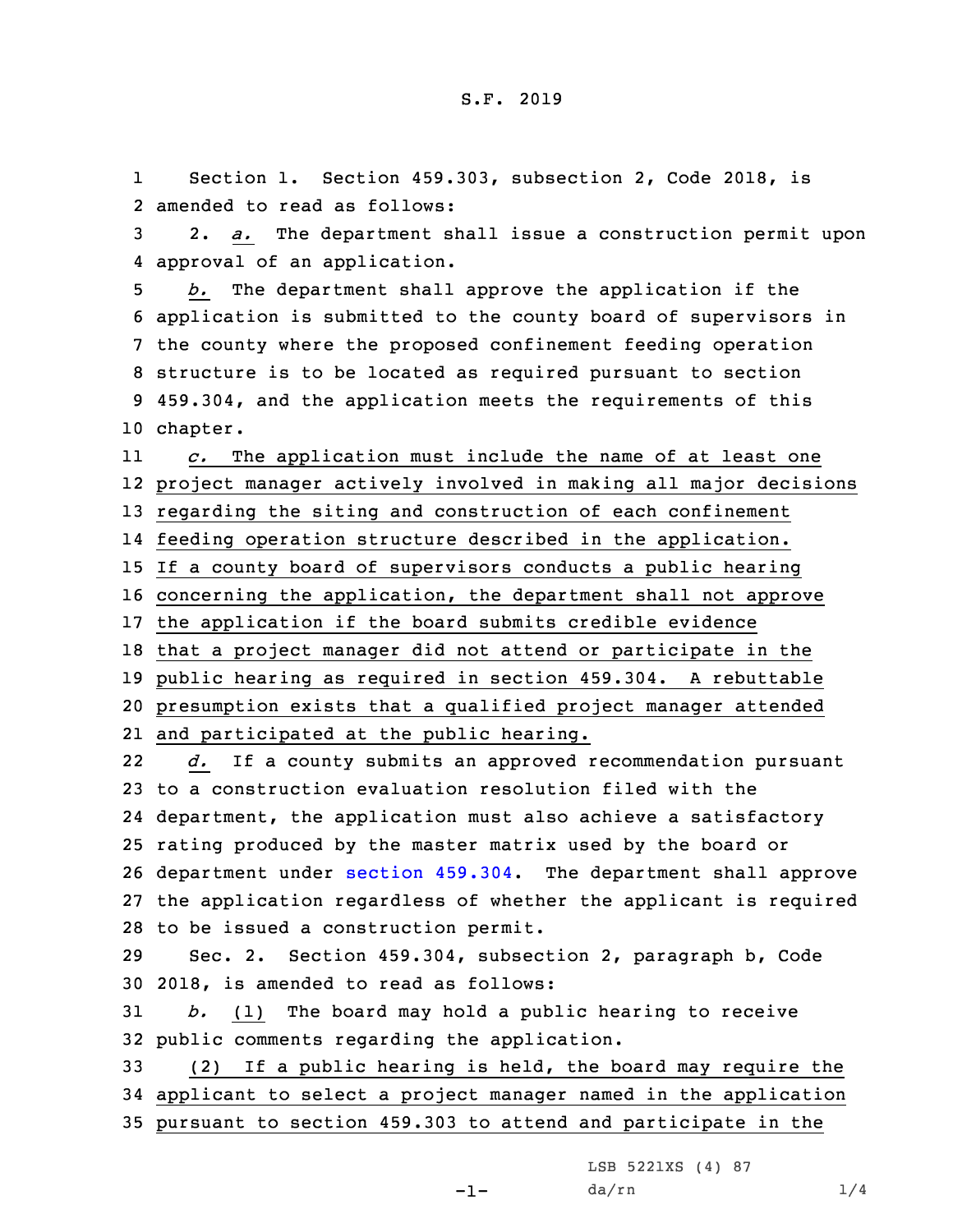## S.F. 2019

 public hearing. The participation must include explaining the application, stating <sup>a</sup> position regarding the application, and providing informed responses to questions by the board and the public regarding the application. The board may submit evidence to the department that <sup>a</sup> project manager did not attend or participate in the public hearing. 7 (3) The county board of supervisors may submit comments 8 by the board, and the public, and the project manager to the department as provided in this [section](https://www.legis.iowa.gov/docs/code/2018/459.304.pdf), including but not limited to all of the following: 11 $\{\pm\}$  (a) The existence of an object or location not included in the application that benefits from <sup>a</sup> separation distance requirement as provided in [section](https://www.legis.iowa.gov/docs/code/2018/459.202.pdf) 459.202 or [459.204](https://www.legis.iowa.gov/docs/code/2018/459.204.pdf) or 14 459.310.  $(2)$  (b) The suitability of soils and the hydrology of the site where construction of <sup>a</sup> confinement feeding operation structure is proposed.  $(3)$  (c) The availability of land for the application of manure originating from the confinement feeding operation.  $(4)$  (d) Whether the construction of a proposed confinement feeding operation structure will impede drainage through established tile lines, laterals, or other improvements which are constructed to facilitate the drainage of land not owned by the person applying for the construction permit. Sec. 3. EFFECTIVE DATE. This Act, being deemed of immediate importance, takes effect upon enactment. EXPLANATION **The inclusion of this explanation does not constitute agreement with the explanation's substance by the members of the general assembly.** GENERAL. This bill amends provisions in the "Animal Agriculture Compliance Act" (Code chapter 459) which currently requires that when the department of natural resources (DNR) receives an application for <sup>a</sup> permit to construct (including expand) <sup>a</sup> structure which is to be part of <sup>a</sup> confinement feeding operation sometimes referred to as <sup>a</sup> "concentrated

 $-2-$ 

LSB 5221XS (4) 87 da/rn 2/4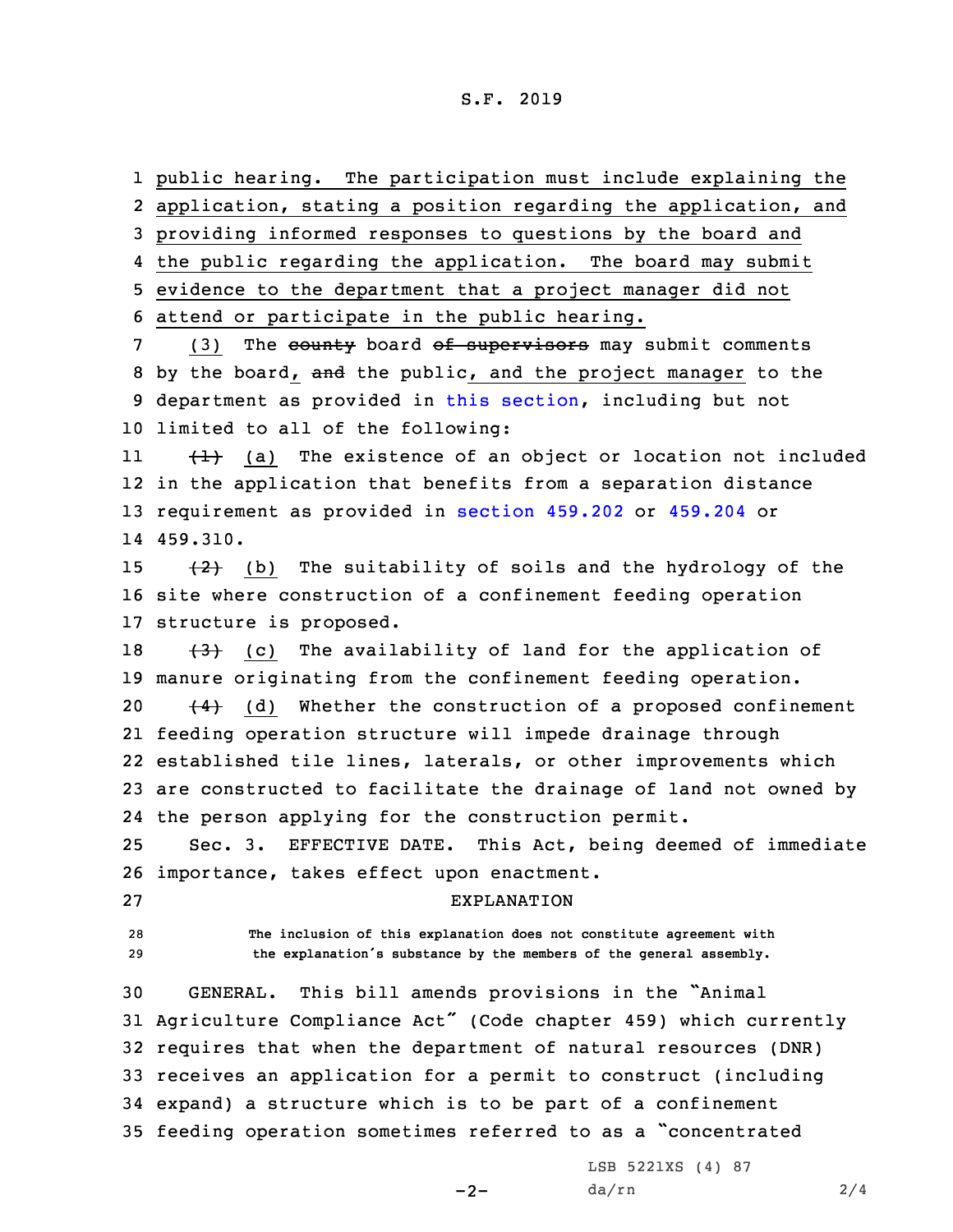animal feeding operation" (CAFO), it must deliver the application to the board of supervisors (board) in the county where the structure is proposed to be located. Currently, the board may become involved in the application approval process by conducting <sup>a</sup> public hearing and submitting comments from its members and the public to DNR within 30 days from the date DNR received the application (Code sections 459.303 and 459.304). BILL'S PROVISIONS. The bill requires that the application include the name of one or more project managers responsible for siting and constructing the CAFO structure. The board may require the applicant to select <sup>a</sup> project manager named in the application to attend the public hearing and participate by explaining the application, stating <sup>a</sup> position regarding the application, and answering questions. The project manager's comments may be submitted to DNR with the other comments. It is presumed that the project manager attended and participated in the public hearing. The board may submit evidence that <sup>a</sup> project manager did not attend or participate in the public hearing. If the board satisfies DNR that these requirements were not satisfied, DNR cannot approve the application. 21 BACKGROUND —— PERMIT REQUIREMENTS. DNR's responsibility to approve or disapprove <sup>a</sup> permit application and <sup>a</sup> board's right to review and evaluate the application is based on several factors: (1) <sup>a</sup> CAFO's capacity (1,000 or more animal units or AUs) or (2) the construction of an unformed manure storage structure. <sup>A</sup> special exemption applies to <sup>a</sup> CAFO owned by <sup>a</sup> research college (Code section 459.303). As part of the process, the permit application must be filed with DNR and the board in the county where the construction is to occur. The board may hold <sup>a</sup> public hearing to receive public comments regarding the application and forward its comments and public comments to DNR prior to the agency's decision to approve or disapprove the application. The board is required to publish <sup>a</sup> notice of <sup>a</sup> scheduled public hearing in <sup>a</sup> newspaper having <sup>a</sup> general circulation in the county. The notice must

 $-3-$ 

LSB 5221XS (4) 87 da/rn 3/4